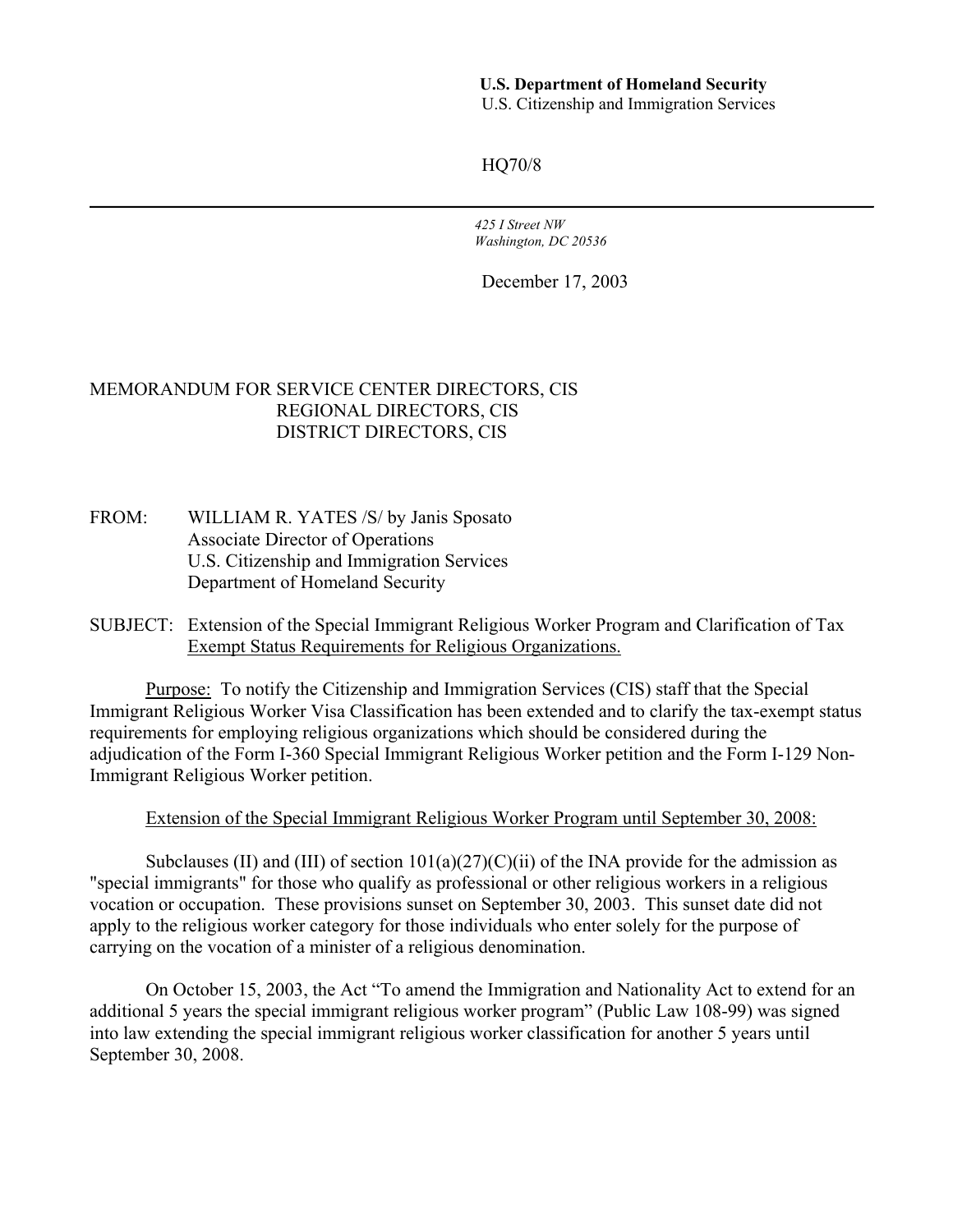# MEMORANDUM FOR SERVICE CENTER DIRECTORS

SUBJECT: Extension of the Special Immigrant Religious Worker Program and Clarification of Tax Exempt Status Requirements for Religious Organizations

Prior to the enactment of Public Law 108-99, CIS issued a memo on July 18, 2003 addressing the expedited handling of Special Immigrant Religious Worker Petitions subject to the September 30, 2003 sunset. Since visa numbers are now available, the processing of these petitions and associated adjustment of status applications should resume, without expedited status.

## Clarification of Tax Exempt Status Requirements for Religious Organizations

# Background:

Requirements specified at  $8 \text{ CFR } 204.5 \text{ (m)}(2)$  define a bona fide religious organization as "... an organization which is closely associated with the religious denomination and which is exempt from taxation as described in section 501(c)(3) of the Internal Revenue Code of 1986 (IRC) as it relates to religious organizations." The requirements are reiterated at 8 CFR 204.5(m)(3)(i) and stipulate that evidence accompanying each petition for a religious worker must show that the employing religious organization qualifies as a nonprofit organization. In order for the religious organization to establish their nonprofit status they must produce documentation showing that it is exempt from taxation in accordance with section  $501(c)(3)$  of the IRC as it relates to religious organizations or such documentation as is required by the Internal Revenue Service (IRS) to establish eligibility for exemption under section  $501(c)(3)$  of the IRC as it relates to religious organizations.

## Required Evidence and Status:

There are several classes of nonprofit organizations eligible for tax exemption under sections  $501(c)(3)$  of the IRC. Those organizations which are classified or classifiable as "churches" pursuant to sections 509 (a)(1) and  $170(b)(1)(A)(i)$  of the IRC can generally be considered qualifying religious organizations for the purpose of special immigrant religious worker classification. Qualifying as a religious organization "church" under section  $170(b)(1)(A)(i)$  of the IRC is only one method of determining if the petitioner is a qualifying organization. Other organizations classified under section 170(b)(1)(A) of the IRC may qualify if it can be established that this classification is due to religious factors and that they are organized for religious purposes and operate under the principles of a particular faith, rather than solely for education, charitable, scientific and other  $501(c)(3)$  qualifying purposes.

The following is a list of the documents that may be submitted to properly establish the status of a non-profit religious organization:

- (A) A signed letter from the IRS showing that the organization is exempt from taxation in accordance with section  $501(c)(3)$  of the IRC as it relates to religious organizations; or
- (B) For religious organizations that are recognized as tax exempt under a group tax exemption, the signed letter should establish that the group is an organization as described in section  $509(a)(1)$  of the IRC, and that the group's tax exemption is in accordance with section  $501(c)(3)$  of the IRC; or